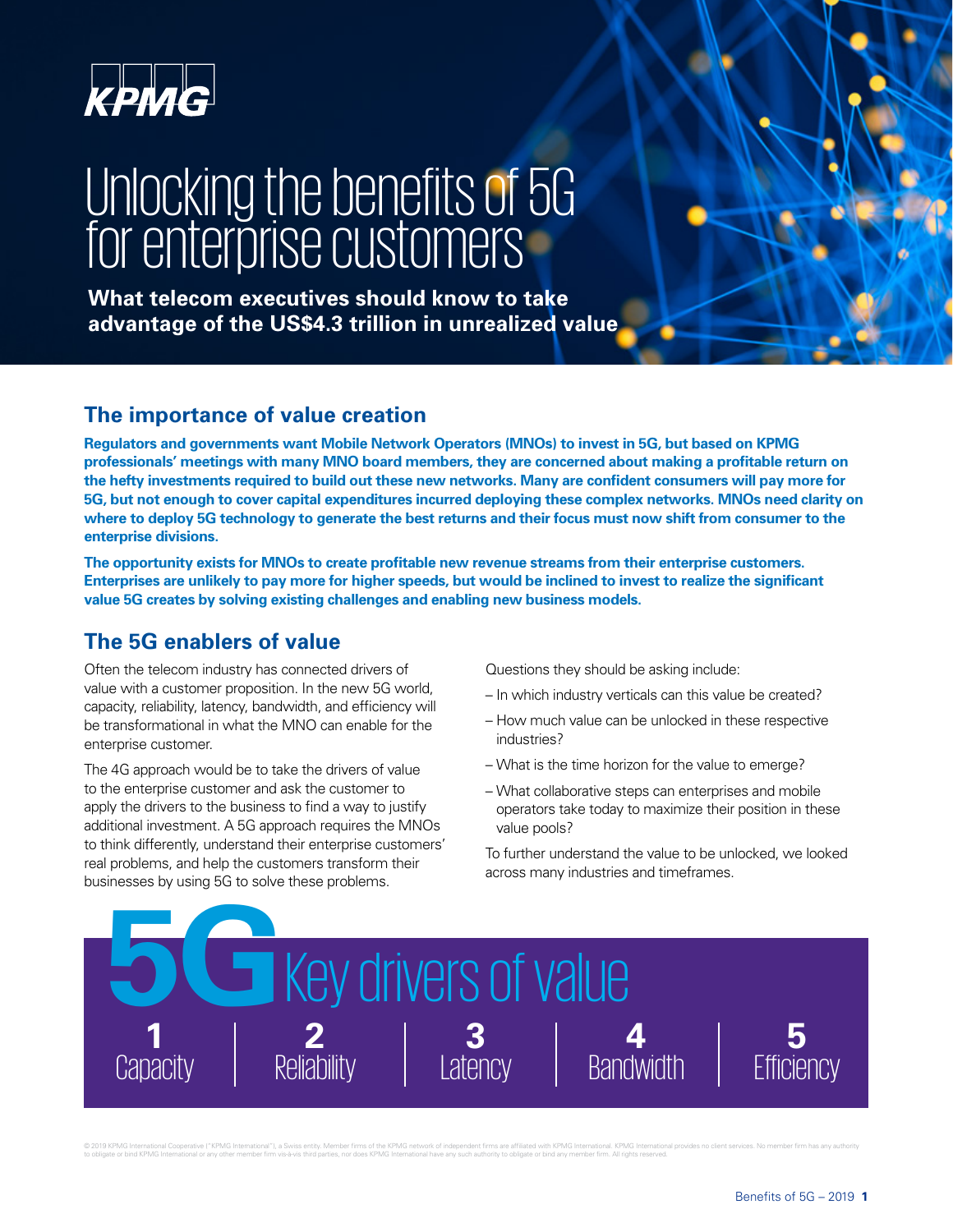# **The DNA of 5G enterprise value**

Improvements in the enterprise are driven by innovative new capabilities that solve a complex problem or unlock an opportunity for the business to create a competitive advantage. For this reason, when KPMG professionals set about understanding the impact of 5G among industry verticals, it was necessary to articulate the actual business benefits of 5G—which creates an opportunity for telcos to lift the value proposition to new heights and make 5G a business imperative for enterprise customers.

The DNA of 5G enterprise value is the creation of actual business propositions enabled by 5G:



## **Timeframe to realizing value**

**In addition, KPMG professionals assessed the nature of the industries to understand when value may emerge. We assessed across three time horizons:**



#### **Private or Campus style use cases**

These use cases are typified by industries where an organization is centrally located or physically constrained and lends itself well to a private 5G network in a limited geography. These kinds of network deployments will be the first point of call for many operators. Examples would be manufacturing environments.



#### **City use cases**

When 5G networks become publicly accessible and rolled out within or across cities, an array of industries will be positioned to unlock value. Servicerelated industries needing broader coverage, like healthcare, mobility, and professional services, will fall under this time horizon. The live entertainment industry and use cases involving customers' experiences will also be implemented during this timeframe.



#### **5+ years and beyond**

Beyond the five-year time horizon, we can expect the majority of global telcos to have begun broad 5G deployments. While it's hard to predict the impact this far into the future, it is imperative for the MNOs to remain focused on the business challenges faced by their enterprise customers while adapting their business models to take advantage of edge computing advancements and the ultra-fast connectivity that will be realized with 5G.

© 2019 KPMG International Cooperative ("KPMG International"), a Swiss entity. Member firms of the KPMG network of independent firms are affiliated with KPMG International provides no client services. No member firm with a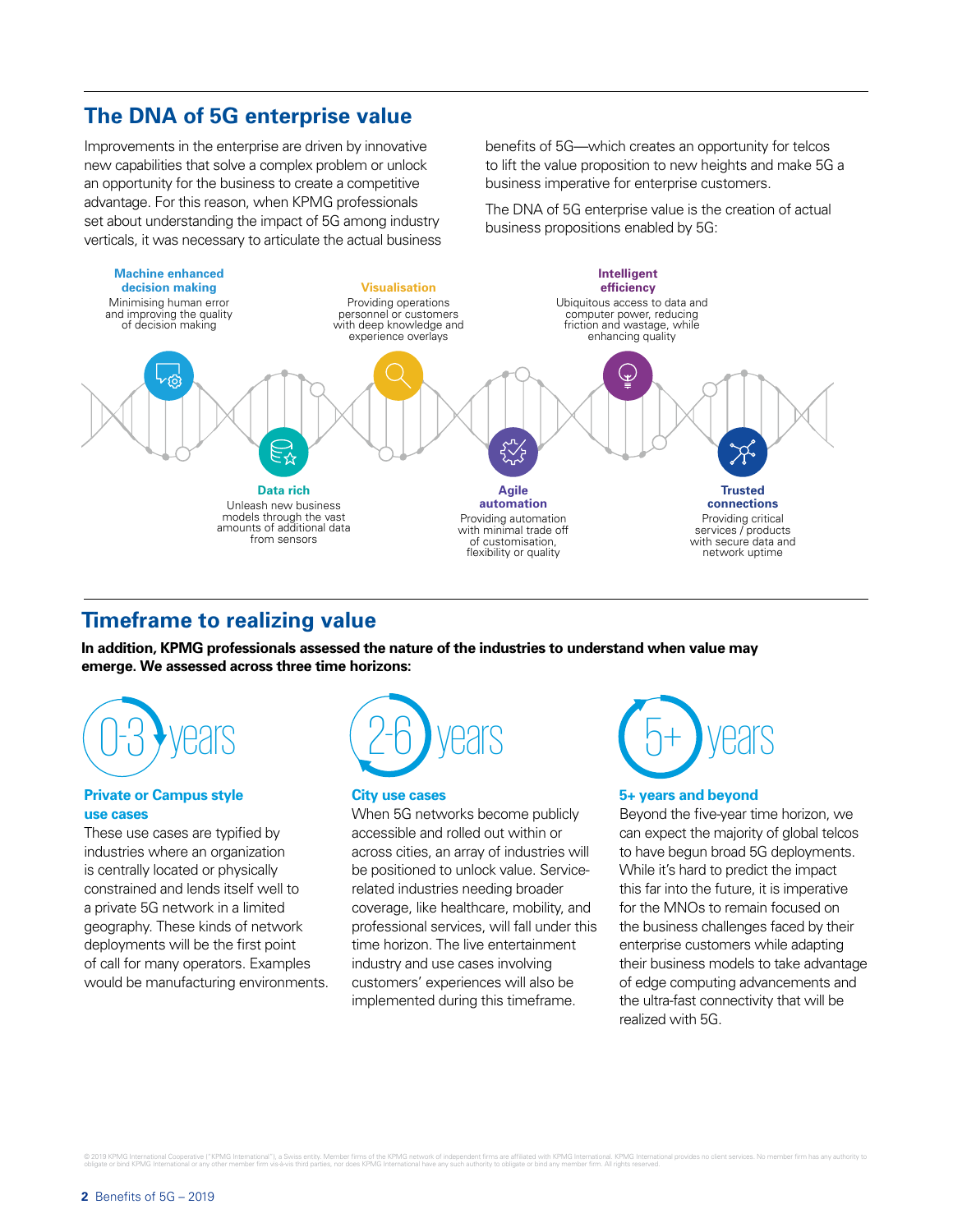# **The value to be unlocked**

An estimated US\$4.3 trillion in value is waiting to be unlocked across the major industry verticals. By using the DNA of enterprise value, KPMG professionals were able to analyze the business challenges solved by the deployment of 5G and the value created as a result. As previously outlined, the timeline for deployments is critical for the telecom industry to understand and communicate with their

enterprise customers.

5G will be transformational in its impact, but that impact will not all happen tomorrow. MNOs should focus considerable efforts on the verticals where they can create value in the short-term, and thereby create the returns their boards need to see in order to further invest in 5G. This is not to say a longer-term focus is not important, but without some immediate financial returns the investments may not be forthcoming in the first place.



## **KPMG's DNA of 5G enterprise value**

# \$4.3 trillion in value to be unlocked through identified use cases

# **A study in 5G**

Unleashing 5G's unprecedented benefts to business models is a challenge that many companies are facing or will soon experience. We took an in-depth look at select industries and how they can unlock the vast benefts of 5G. Here we will delve into one of those industries—manufacturing.

## **Manufacturing**

In manufacturing, current 4G thinking typically creates a linear process: materials are ordered, machines are preset and managed by people, and they are maintained by lifetime, not wearand-tear. The result? A high potential for costly breakdowns and waste as well as a process that cannot easily respond to changes in demand.

Deploying 5G into this kind of environment can support a business transformation enabling



dynamic, self-regulating, and self-adjusting processes that translate into agility, speed, and higher productivity. Importantly, these benefts will be passed onto the end customer in the form of customization, quality, and speed of delivery. The linear process becomes circular and significant value is created.

© 2019 KPMG International Cooperative ("KPMG International"), a Swiss entity. Member firms of the KPMG network of independent firms are affiliated with KPMG International. KPMG International provides no client services. No to obligate or bind KPMG International or any other member firm vis-à-vis third parties, nor does KPMG International have any such authority to obligate or bind any member firm. All rights reserved.